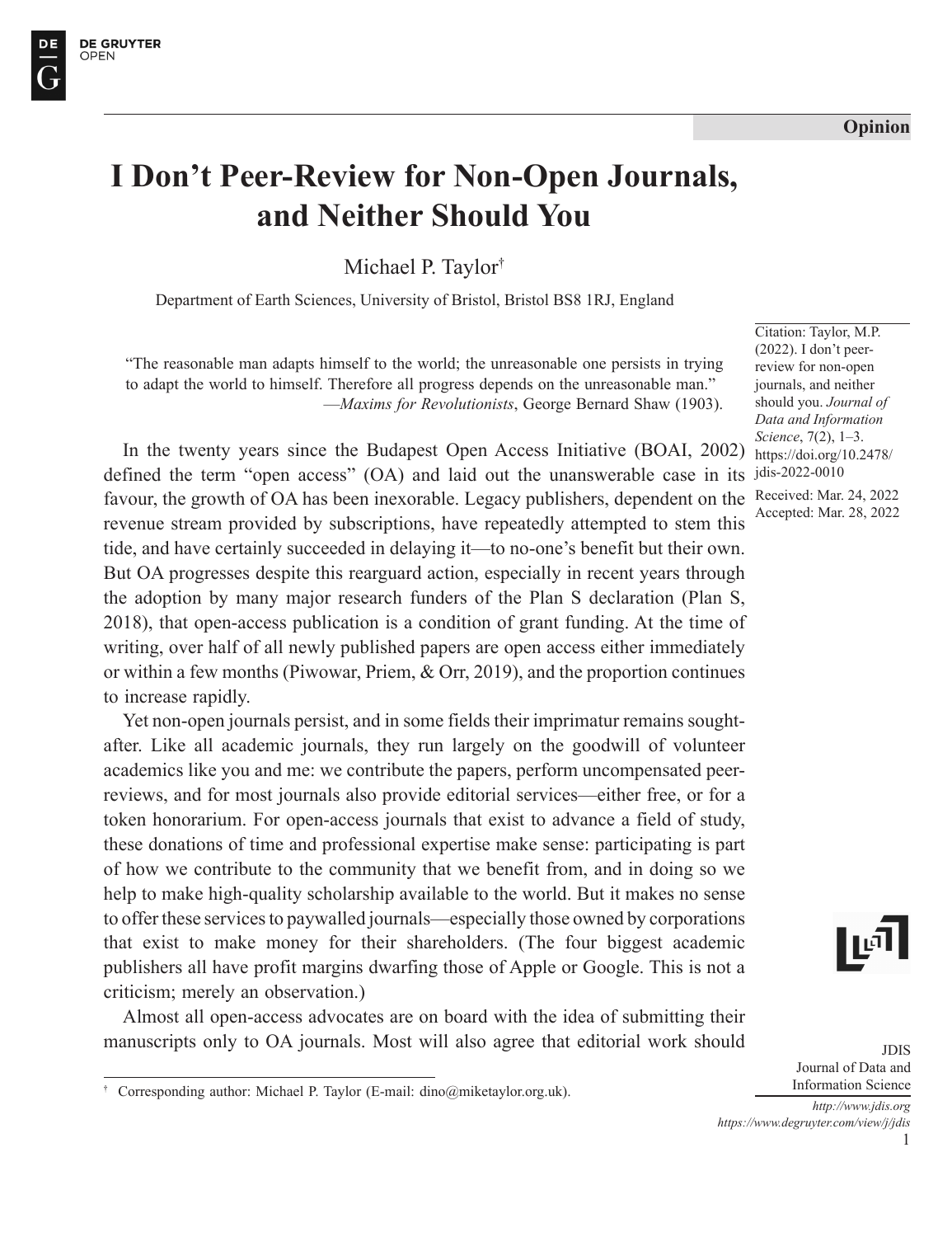also be done in the service of up-and-coming OA journals rather than to prop up the reputations of those that remain paywalled. But withholding peer-review from non-open journals is more controversial. Even OA campaigners sometimes raise objections. These I now propose to rebut.

### **1. Declining review requests hurts authors as well as journals.**

Let us admit at the outset that this is true. Researchers who submit their work to a paywalled journal have their reasons, good or bad, and may well not care about the issues that make other scholars reluctant to review their manuscripts. They just want to get their work published, and I am a block in their road. It's regrettable. If I could hurt the non-open journals without hurting the authors, I surely would. So this is a tough situation that requires a tough decision.

But it comes down to this: a combination of historical accidents has manoeuvred us into a position where the interests of authors are directly opposite to those of legacy publishers: in short, authors want their papers to be read by everyone with maximum convenience, and publishers want to prevent them from being read except by an elite few who are able and willing to pay. Whatever damage I may do to authors through a reviewing boycott is a tiny proportion of the damage that nonopen publishers do to them every time they hide their work away in a walled garden.

And there is this: I want authors to have more incentive to submit to OA journals. If their manuscripts are able to get reviewers in a timely manner at OA venues but not at those that reside behind paywalls, that's good: it encourages such authors to use OA journals out of enlightened self-interest.

## **2. Editors might give manuscripts an easy ride when reviewers are difficult to find.**

I've seen this argument made, but it doesn't convince me. I don't think a competent editor at a well-run journal would throw up his hands and say "It's hard to find reviewers, let's just accept the paper.". An incompetent editor at a badly run journal might—but why would I want to prop up a journal like that, anyway?

### **3. Declining review requests is a silent protest that will not be noticed.**

This would be a legitimate complaint if all we did was turn down review requests and walk away. Instead, when I decline to review, I write separately to the author and to the handling editor, explaining to both of them why I have declined, and encouraging the author to seek an OA journal instead. (See Taylor, 2017, for an example.) To my pleasant surprise, the response to these messages has always been positive from authors, and often even from editors.

It can be difficult to write about these issues without seeming overwrought and hysterical, but let me try an analogy. The economic sanctions against South Africa



Journal of Data and Information Science